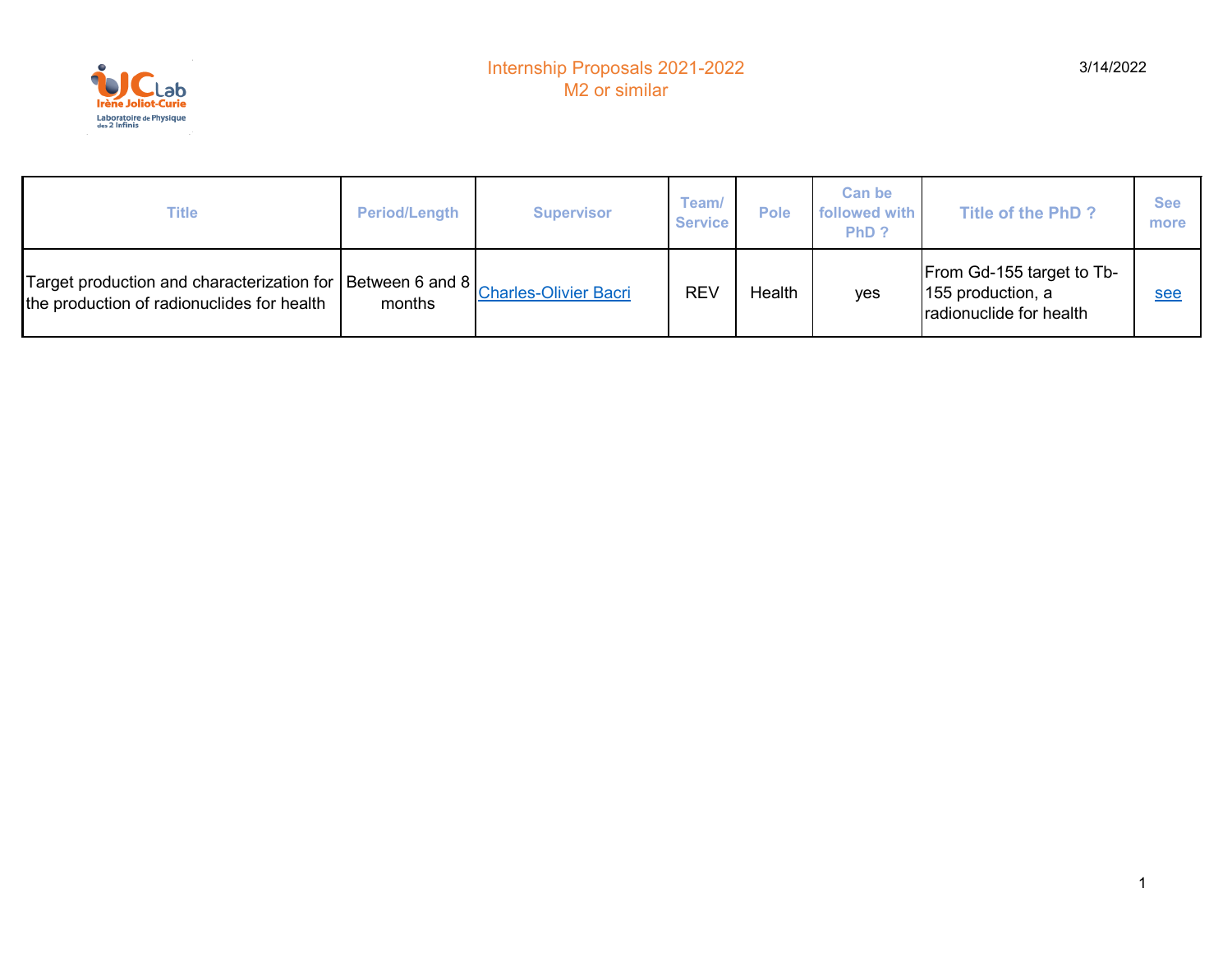

| <b>Title</b>                                                                                                                     | <b>Period/Length</b>                    | <b>Supervisor</b>                      | Team/<br><b>Service</b> | <b>Pole</b> | <b>Can be</b><br>followed with<br>PhD? | <b>Title of the PhD?</b>                                                                              | <b>See</b><br>more |
|----------------------------------------------------------------------------------------------------------------------------------|-----------------------------------------|----------------------------------------|-------------------------|-------------|----------------------------------------|-------------------------------------------------------------------------------------------------------|--------------------|
| Study of the (Brout-Englert-) Higgs boson<br>in the diphoton channel and calibration of<br>the ATLAS electromagnetic calorimeter | All periods of<br>2022                  | <b>Marc Escalier / Louis</b><br>Fayard | <b>ATLAS</b>            | PHE         | yes                                    | similar title                                                                                         | see                |
| Studies related to the measurement of<br>the W mass with the ATLAS experiment                                                    | All periods of<br>2022                  | <b>Zhiqing Zhang / Louis</b><br>Fayard | <b>ATLAS</b>            | PHE         | yes                                    | similar title                                                                                         | see                |
| Study of the pair production of (Brout-<br>Englert-) Higgs boson and calibration of<br>the ATLAS electromagnetic calorimeter     | All periods of<br>2022                  | <b>Marc Escalier / Louis</b><br>Fayard | <b>ATLAS</b>            | PHE         | yes                                    | similar title                                                                                         | see                |
| Jpsi production in p-Pb collisions with<br>ALICE at the LHC                                                                      | 3-5 months<br>starting on April<br>2022 | Z. Conesa del Valle, C. Cot            | <b>ALICE</b>            | PHE         | yes                                    | Double charm production<br>measurements in<br>hadronic collisions with<br>ALICE at the LHC            | see                |
| New precision measurements of<br>electroweak parameters and proton<br>structure functions with the ATLAS<br>detector at the LHC  | All periods of<br>2022                  | <b>Zhiqing Zhang / Louis</b><br>Fayard | <b>ATLAS</b>            | PHE         | yes                                    | similar title                                                                                         | see                |
| Preparation of the ALERT experiments at<br>the Jefferson Lab (USA)                                                               | Spring 2022                             | Raphaël Dupré                          | JLab/EIC                | PHE         | yes                                    | Study of the Quarks and<br>Gluons Structure of the<br><b>Helium Nucleus at</b><br>Jefferson Lab (USA) | see                |
| Study of vector boson scattering with the<br><b>ATLAS</b> detector<br><b>Closed</b>                                              | Winter/Spring<br>2022                   | <b>Nicolas Morange</b>                 | <b>ATLAS</b>            | <b>PHE</b>  | yes                                    | similar title                                                                                         | see                |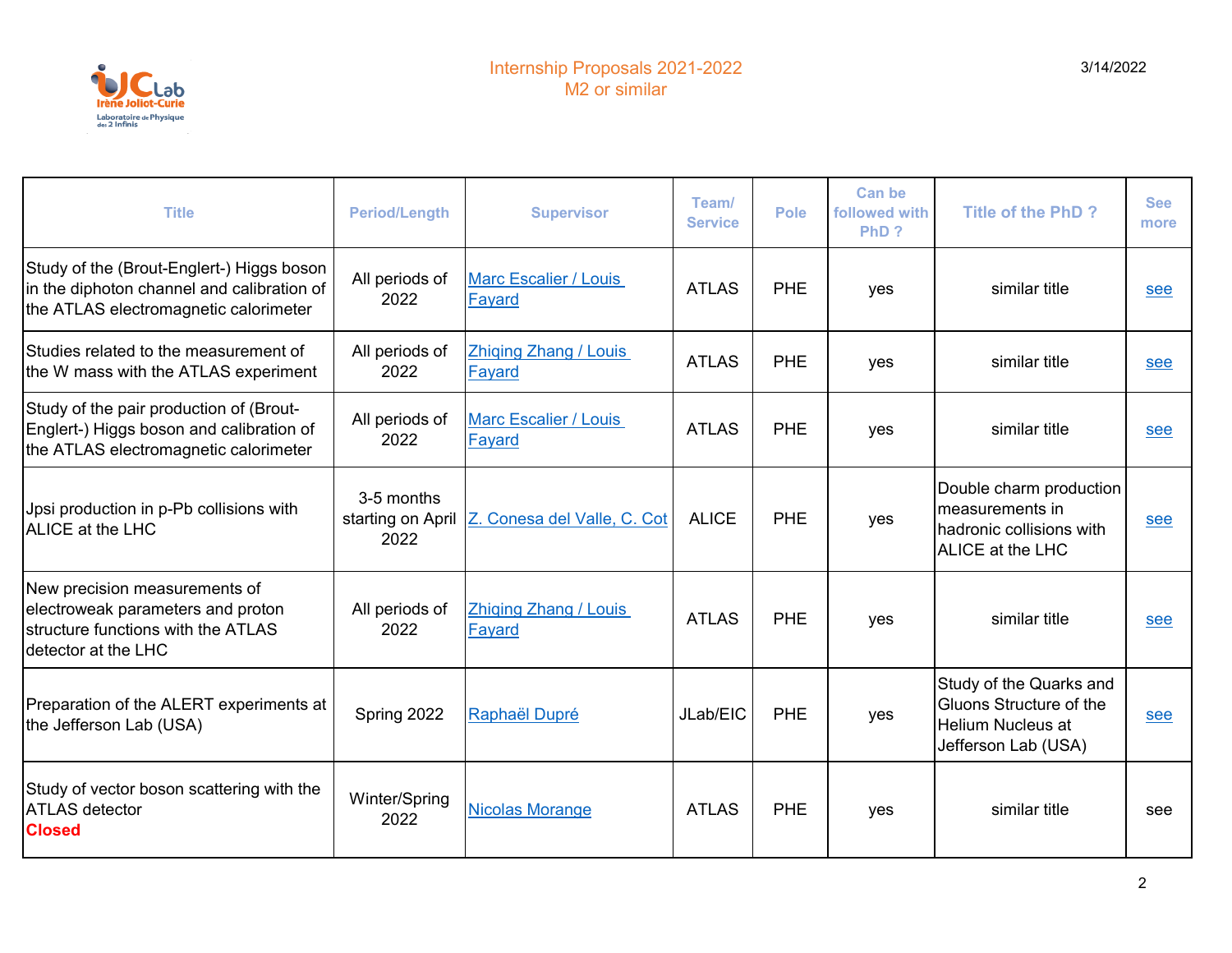

| Study of the proton structure via Deeply<br>Virtual Compton Scattering using the<br>CLAS12 detector at Jefferson Lab (USA) | 3-4 months<br>spring 2022 | <b>Mostafa Hoballah</b> | JLab/EIC        | <b>PHE</b> | yes | The Partonic Structure of<br>the Nucleon             | see |
|----------------------------------------------------------------------------------------------------------------------------|---------------------------|-------------------------|-----------------|------------|-----|------------------------------------------------------|-----|
| Reconstruction of e+e---> tau+tau-<br>gamma events with Belle II<br><b>Closed</b>                                          | May-July 2022             | <b>Aurélien Martens</b> | B-<br>factories | <b>PHE</b> | oui | Study of $\tau$ decays with<br>the Belle II detector | see |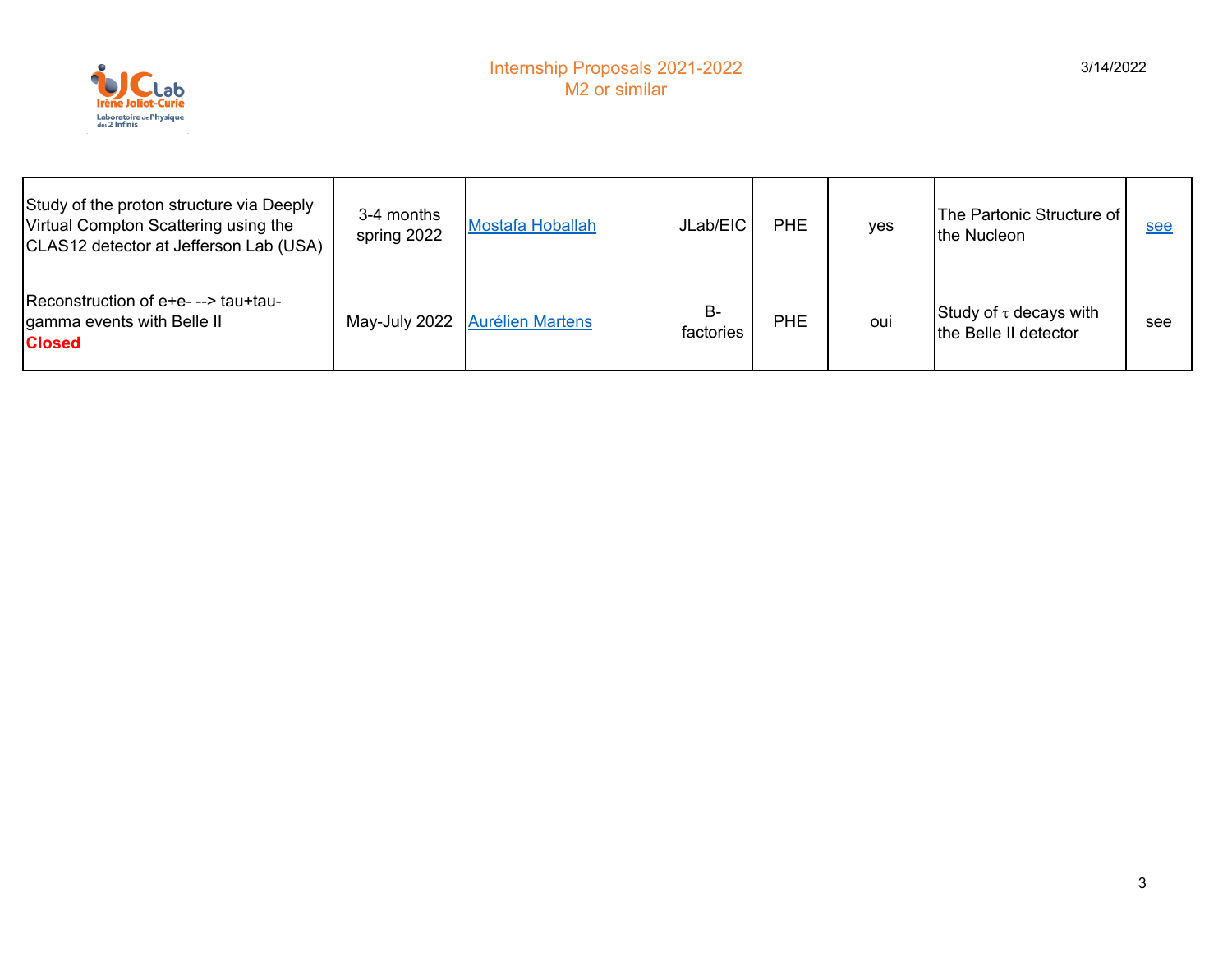

| <b>Title</b>                                                                                                                                              | <b>Period/Length</b>                          | <b>Supervisor</b>                            | Team/<br><b>Service</b> | <b>Pole</b>  | <b>Can be</b><br>followed with<br>PhD? | <b>Title of the PhD?</b>                                                                                                                                       | <b>See</b><br>more |
|-----------------------------------------------------------------------------------------------------------------------------------------------------------|-----------------------------------------------|----------------------------------------------|-------------------------|--------------|----------------------------------------|----------------------------------------------------------------------------------------------------------------------------------------------------------------|--------------------|
| Simulation, optimization and test of<br>beam transport in the ALTO-LEB area                                                                               | April -July 2022 or<br>March - August<br>2022 | Luc Perrot, Enrique Minaya<br><b>Ramirez</b> | <b>BIMP</b>             | Accelerators | yes                                    | Transport and preparation<br>studies of radioactive ions<br>beams produced by<br>photofission at the ALTO<br>low energy beam area for<br>precisionexperiments. | see                |
| Ultra-fast measurements for high<br>peak current electron bunch                                                                                           | 4-6 month (2022)                              | <b>Christelle Bruni</b>                      | <b>BIMP</b>             | Accelerators | yes                                    |                                                                                                                                                                | see                |
| Laser-plasma injector numerical<br>optimization studies                                                                                                   | April to August 2022 Kevin Cassou             |                                              | <b>ALEA</b>             | Accelerators | yes                                    |                                                                                                                                                                | see                |
| Multi-zone plasma target development April to August 2022 Kevin Cassou                                                                                    |                                               |                                              | <b>ALEA</b>             | Accelerators | yes                                    |                                                                                                                                                                | see                |
| Study and test of an in-situ plasma<br>conditioning technique to improve the<br>surface properties of superconducting<br>accelerator cavities for Spiral2 | From March 2022 / 5<br>or 6 months            | <b>David Longuevergne</b>                    | <b>MAVERICS</b>         | Accelerators | yes                                    | Study of "in-situ" plasma<br>conditioning to improve the<br>surface properties of<br>accelerator components                                                    | see                |
| Numerical simulation of the HPR<br>treatment on the superconducting<br>accelerating cavities for PIP-II project                                           | From March 2002<br>$4 - 5$ months             | <b>Patricia Duchesne</b>                     | <b>RF</b> service       | Accelerators | no                                     |                                                                                                                                                                | see                |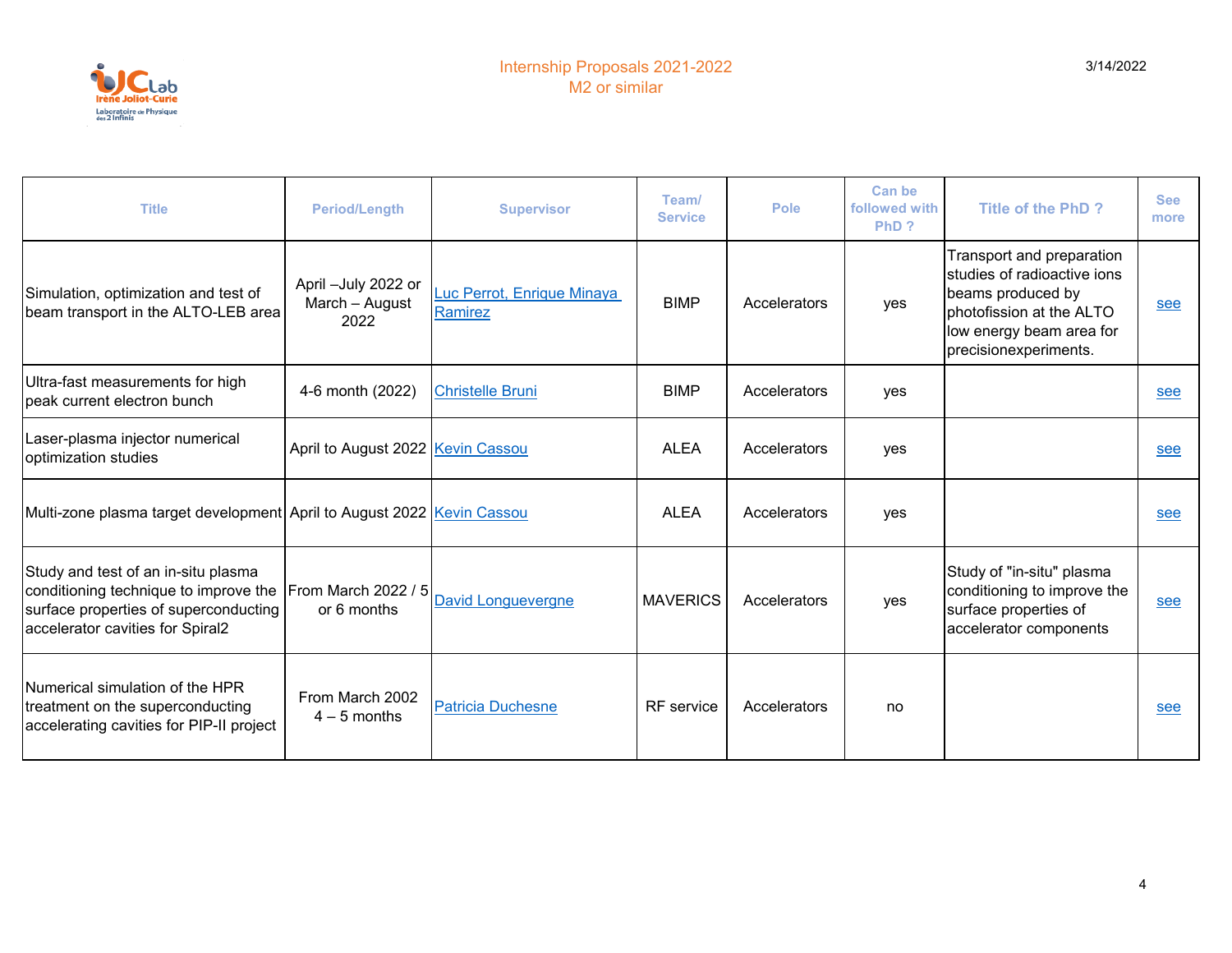

| Simulation of the behaviour<br>superconducting accelerating cavity<br>(Harware, VHDL, Matlab/Simulink) | 6 month / 2022<br>From March | <b>Christophe Joly</b> | <b>RF</b> service | Accelerators | yes | Optimization of the Low<br>level RF systems | see |
|--------------------------------------------------------------------------------------------------------|------------------------------|------------------------|-------------------|--------------|-----|---------------------------------------------|-----|
|--------------------------------------------------------------------------------------------------------|------------------------------|------------------------|-------------------|--------------|-----|---------------------------------------------|-----|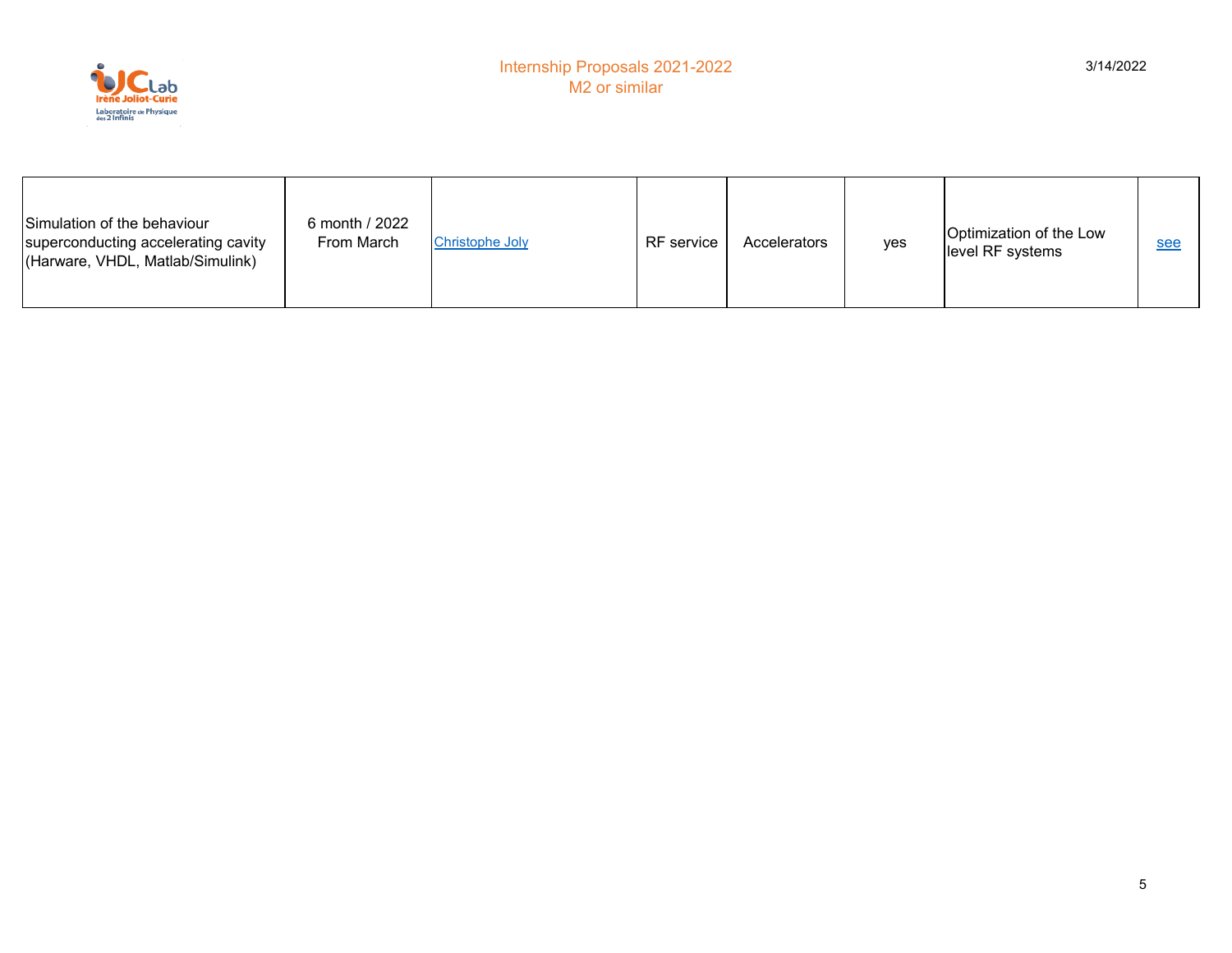

| <b>Title</b>                                                                                                              | <b>Period/Length</b>    | <b>Supervisor</b>       | Team/<br><b>Service</b> | <b>Pole</b> | <b>Can be</b><br>followed with<br>PhD?  | <b>Title of the PhD?</b> | <b>See</b><br>more |
|---------------------------------------------------------------------------------------------------------------------------|-------------------------|-------------------------|-------------------------|-------------|-----------------------------------------|--------------------------|--------------------|
| Segmentation of auto-fluorescence<br>limages using Deep Learning for human<br>brain tumor classification<br><b>Closed</b> | 5 or 6 months<br>(2022) | <b>Françoise Bouvet</b> | Develop.<br>Group       | Engineering | Yes, subject<br>to available<br>funding |                          | see                |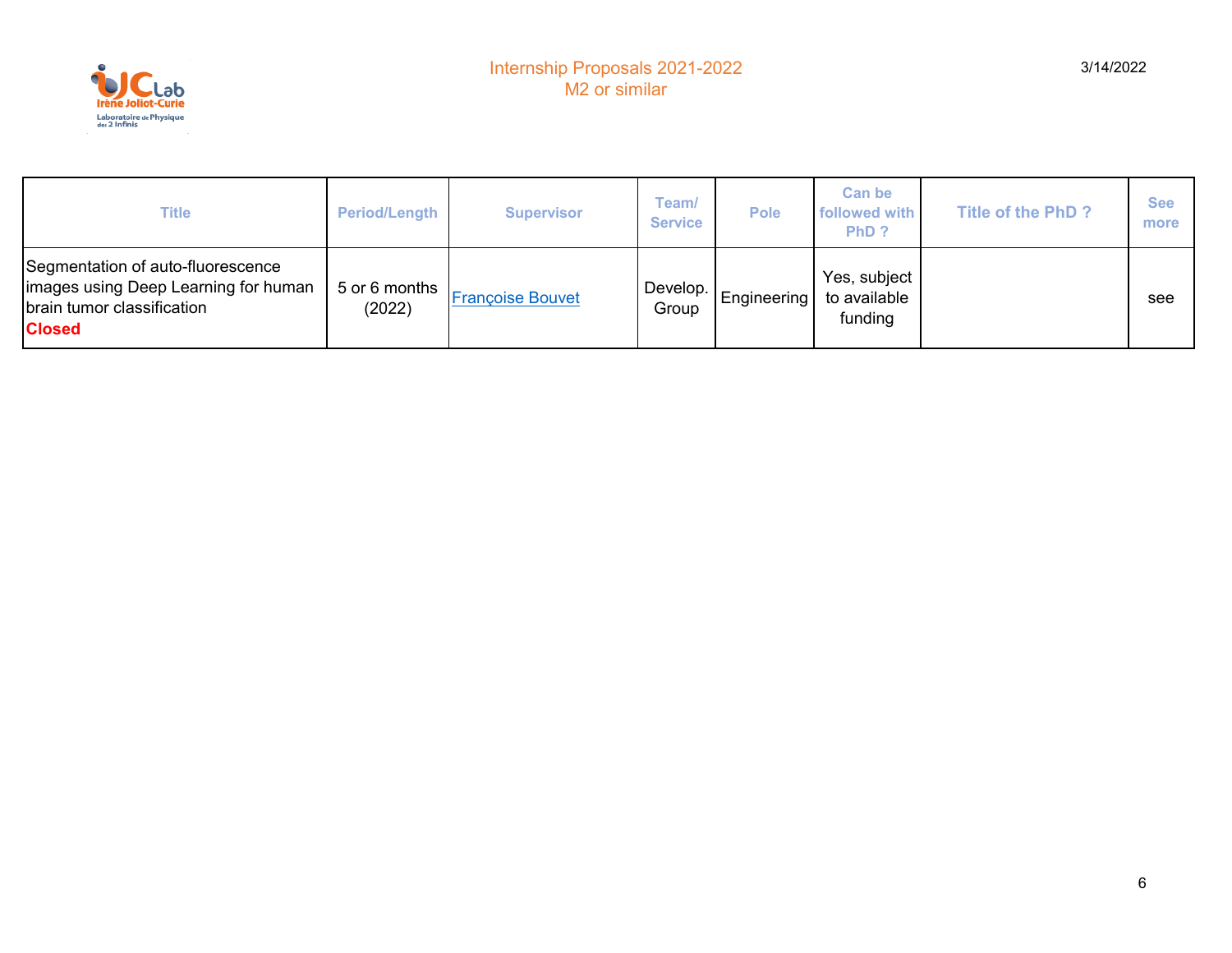

| Title                                                     | <b>Period/Length</b> | <b>Supervisor</b>                            | Team/<br><b>Service</b>      | <b>Pole</b> | Can be<br>followed with<br>PhD? | <b>Title of the PhD?</b> | <b>See</b><br>more |
|-----------------------------------------------------------|----------------------|----------------------------------------------|------------------------------|-------------|---------------------------------|--------------------------|--------------------|
| Construction and classification of<br>compactified spaces | Accordingly to       | ithe M2 program <mark>Grégory Moreau)</mark> | Particle<br>physics<br>group | Theory      | yes                             |                          | see                |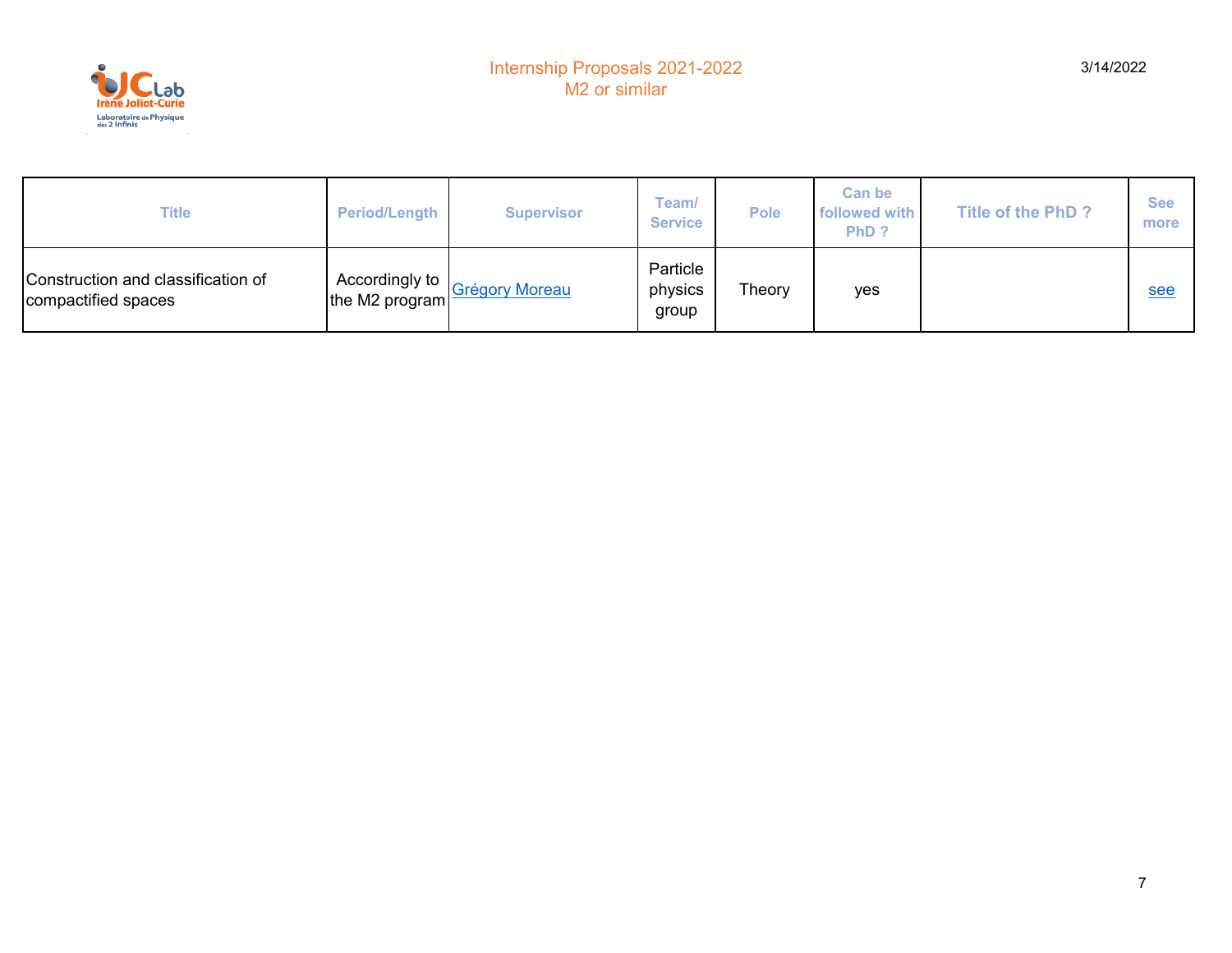

| <b>Title</b>                                                                                      | <b>Period/Length</b>    | <b>Supervisor</b>                                                           | Team/<br><b>Service</b> | <b>Pole</b>      | Can be<br>followed with<br>PhD? | <b>Title of the PhD?</b>                                      | <b>See</b><br>more |
|---------------------------------------------------------------------------------------------------|-------------------------|-----------------------------------------------------------------------------|-------------------------|------------------|---------------------------------|---------------------------------------------------------------|--------------------|
| Gamma-Ray Burst Polarimetry with a<br>CubeSat mission                                             | Minimum 2-3<br>months   | <b>Vincent Tatischeff</b>                                                   | <b>AC</b>               | A2C              | yes                             | Isame title                                                   | see                |
| Electronic and heat transport properties<br>of low dimensional disordered systems                 | 1st semester of<br>2022 | <b>Shamashis Sengupta</b><br><b>&amp;Claire Marrache-</b><br><b>Kikuchi</b> | <b>ASSD</b>             | A <sub>2</sub> C | yes                             | same title                                                    | see                |
| Development and calibration of<br>cryogenic detectors for solar Axion<br>research (IAXO project)  | 3 to 5 months<br>(2022) | <b>Stefanos Marnieros</b>                                                   | <b>ASSD</b>             | A <sub>2</sub> C | yes                             | Isame title                                                   | see                |
| All-sky search for unmodeled<br>gravitational waves for LIGO, Virgo and<br><b>KAGRA</b> detectors | $>$ 3 months            | <b>Florent Robinet</b>                                                      | Gravitational<br>waves  | A <sub>2</sub> C | yes                             | same title                                                    | see                |
| Improvement of Gravitational-Wave<br>detectors using quantum optics                               | $>$ 3 months<br>(2022)  | <b>Nicolas Leroy</b>                                                        | Gravitational<br>waves  | A <sub>2</sub> C | yes                             | Quantum-noise reduction<br>of gravitational-wave<br>detectors | see                |